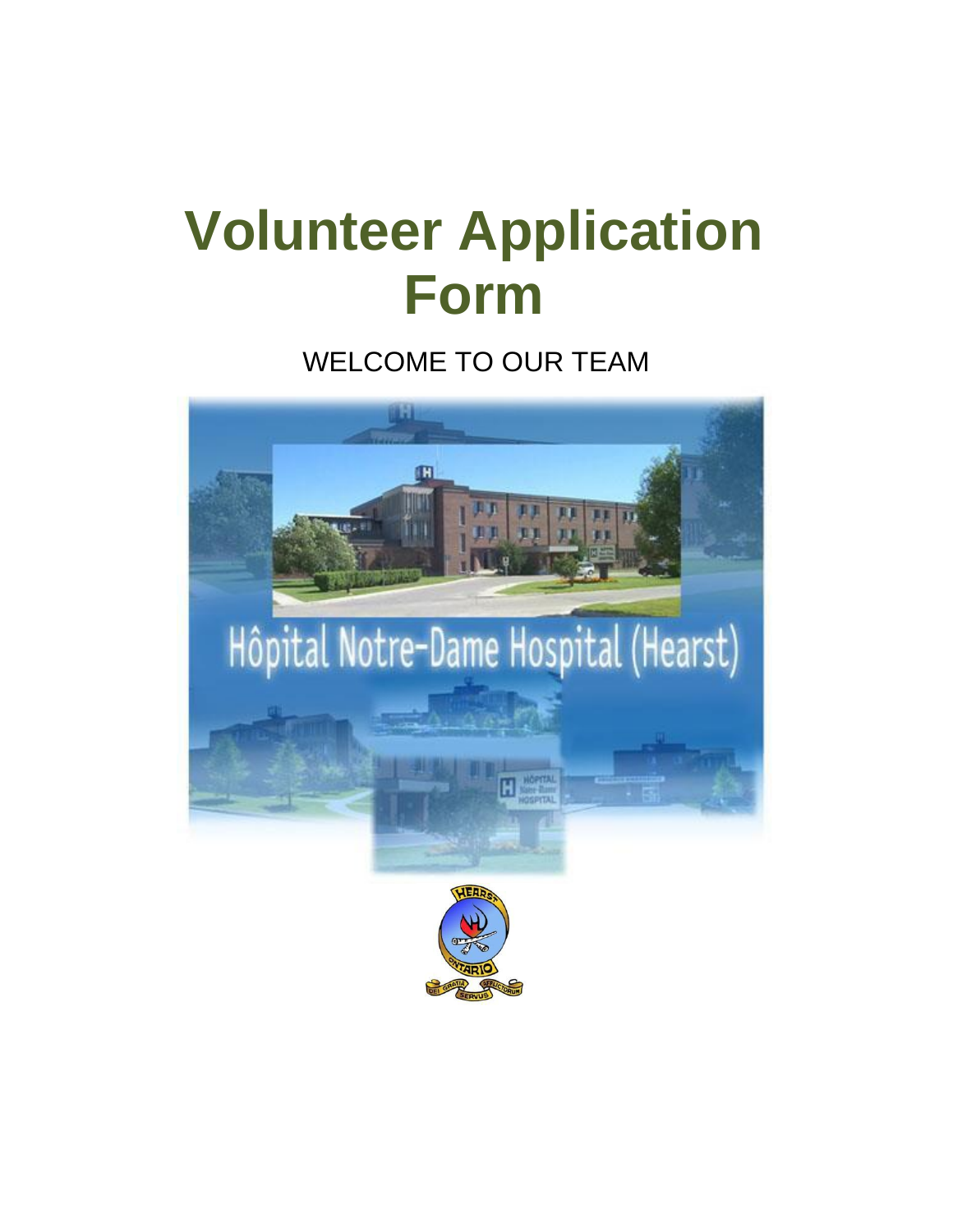# **Volunteer Application**



## **Contact Information**

| Name           |  |
|----------------|--|
| Address        |  |
| City           |  |
| Province       |  |
| Postal Code    |  |
| Home Phone     |  |
| Mobile         |  |
| E-mail Address |  |

| <b>Communication</b>                                |               |                         |
|-----------------------------------------------------|---------------|-------------------------|
| Which languages are you fluent in speaking?         |               |                         |
| $\Box$ English                                      | $\Box$ French | D Other: ______________ |
| Which languages are you fluent in writing?          |               |                         |
| $\Box$ English                                      | $\Box$ French | Other:<br>Π.            |
| Which language would you prefer to be contacted in? |               |                         |
| $\Box$ English                                      | $\Box$ French |                         |

### **Availability**

| Which hours are you available for volunteering? |        |         |                |                         |          |        |                 |
|-------------------------------------------------|--------|---------|----------------|-------------------------|----------|--------|-----------------|
|                                                 | Sunday | Monday  | <b>Tuesday</b> | Wednesday               | Thursday | Friday | <b>Saturday</b> |
| AM                                              |        |         |                |                         |          |        |                 |
| <b>PM</b>                                       |        |         |                |                         |          |        |                 |
| How often would you like to volunteer           |        |         |                |                         |          |        |                 |
| $\Box$ Weekly                                   | $\Box$ | Monthly | $\Box$         | Other (Please specify): |          |        |                 |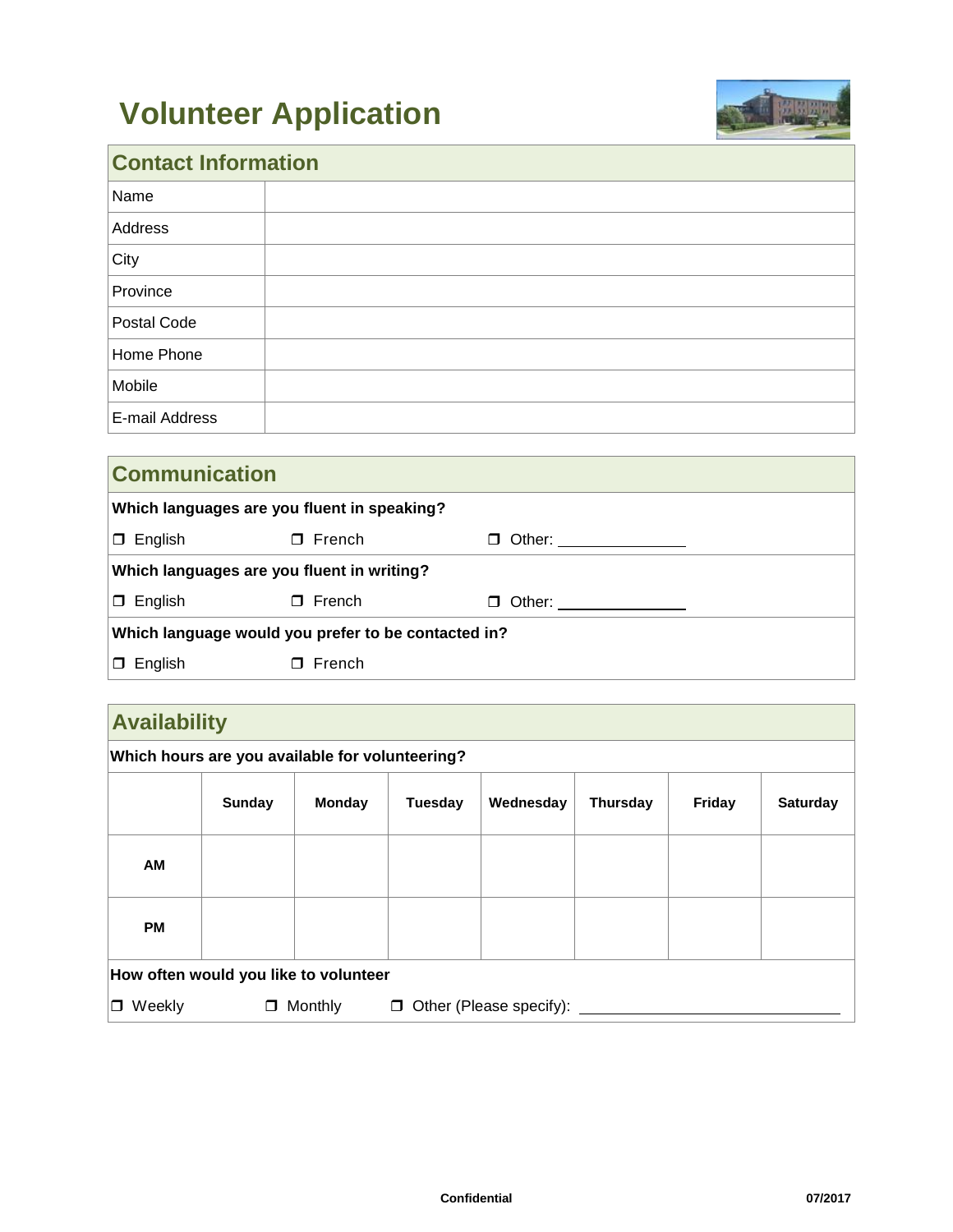|    | <b>Contact Information</b>                                                                                                                                                      |                                                                            |               |              |
|----|---------------------------------------------------------------------------------------------------------------------------------------------------------------------------------|----------------------------------------------------------------------------|---------------|--------------|
|    | 1. Why do you want to become a volunteer?                                                                                                                                       |                                                                            |               |              |
|    |                                                                                                                                                                                 |                                                                            |               |              |
|    |                                                                                                                                                                                 |                                                                            |               |              |
|    |                                                                                                                                                                                 |                                                                            |               |              |
| 2. | What areas are you interested in volunteering?<br>Residents (2 <sup>nd</sup> & 3 <sup>rd</sup> floor)<br>$\Box$<br><b>Palliative Care</b><br>$\Box$<br>Administration<br>$\Box$ |                                                                            |               |              |
| 3. |                                                                                                                                                                                 | Which types of volunteering activities would you prefer to participate in? |               |              |
|    | Shopping and running errands<br>0<br><b>Escorting for activities</b><br>□<br>Helping to write letters<br>$\Box$<br>Talking or quiet support<br>□<br>$\Box$                      | □ Reading<br>□ Walking<br>Playing games<br>$\Box$<br>Decorating<br>$\Box$  |               |              |
| 4. | Have you ever kept a secret?                                                                                                                                                    | $\square$ Yes                                                              | $\square$ No  |              |
|    |                                                                                                                                                                                 |                                                                            |               |              |
|    | 6. Are you willing to work in all environments?<br>(i.e. foul smells or with blood)                                                                                             |                                                                            | $\Box$ Yes    | $\square$ No |
|    |                                                                                                                                                                                 | 7. What do you expect to gain from this volunteering experience?           |               |              |
|    |                                                                                                                                                                                 |                                                                            |               |              |
|    |                                                                                                                                                                                 |                                                                            |               |              |
| 8. | Do you communicate easily with others?<br><b>Comments:</b>                                                                                                                      |                                                                            | $\Box$ Yes    | $\Box$ No    |
|    |                                                                                                                                                                                 |                                                                            |               |              |
|    |                                                                                                                                                                                 |                                                                            |               |              |
|    |                                                                                                                                                                                 |                                                                            |               |              |
| 9. | You listen to others:                                                                                                                                                           |                                                                            |               |              |
|    | $\Box$ with difficulty                                                                                                                                                          | $\Box$ moderately                                                          | $\Box$ easily |              |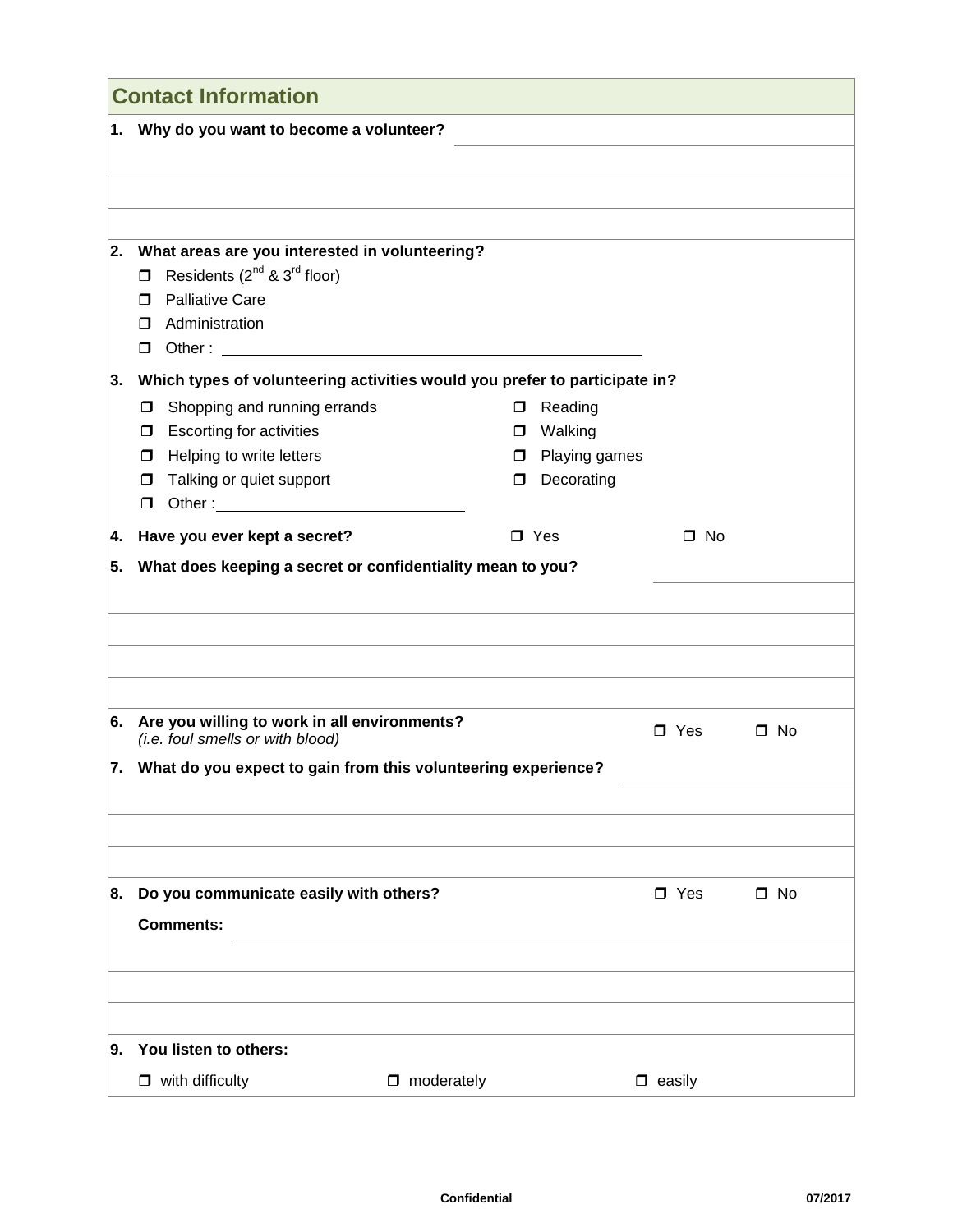| $\Box$ moderately      | $\Box$ easily                                                                                                                                               |                                                                                                |
|------------------------|-------------------------------------------------------------------------------------------------------------------------------------------------------------|------------------------------------------------------------------------------------------------|
|                        |                                                                                                                                                             |                                                                                                |
| $\Box$ talk moderately | $\Box$ talk a lot                                                                                                                                           |                                                                                                |
|                        |                                                                                                                                                             |                                                                                                |
| $\Box$ talk moderately | $\Box$ talk a lot                                                                                                                                           |                                                                                                |
|                        |                                                                                                                                                             |                                                                                                |
| $\Box$ unsure          | $\Box$ comfortable                                                                                                                                          |                                                                                                |
|                        |                                                                                                                                                             |                                                                                                |
|                        |                                                                                                                                                             |                                                                                                |
|                        |                                                                                                                                                             |                                                                                                |
|                        |                                                                                                                                                             |                                                                                                |
|                        |                                                                                                                                                             |                                                                                                |
|                        |                                                                                                                                                             |                                                                                                |
|                        |                                                                                                                                                             |                                                                                                |
|                        |                                                                                                                                                             |                                                                                                |
|                        |                                                                                                                                                             |                                                                                                |
|                        |                                                                                                                                                             |                                                                                                |
|                        |                                                                                                                                                             |                                                                                                |
|                        |                                                                                                                                                             |                                                                                                |
|                        |                                                                                                                                                             |                                                                                                |
|                        |                                                                                                                                                             |                                                                                                |
|                        | 10. How do you put up with silences in a conversation?<br>14. When a problem arises you:<br>15. a) What are your strengths?<br>b) What are your weaknesses? | $\Box$ become overwhelmed $\Box$ try to help $\Box$ give up $\Box$ are a strong problem solver |

## **Work and Volunteer Experiences**

#### **Experience**

| Organization | <b>Position</b> | <b>Dates</b> |
|--------------|-----------------|--------------|
|              |                 |              |
|              |                 |              |
|              |                 |              |

#### **References**

| <b>Name</b> | <b>Position</b> | <b>Contact Information</b> |
|-------------|-----------------|----------------------------|
|             |                 |                            |
|             |                 |                            |
|             |                 |                            |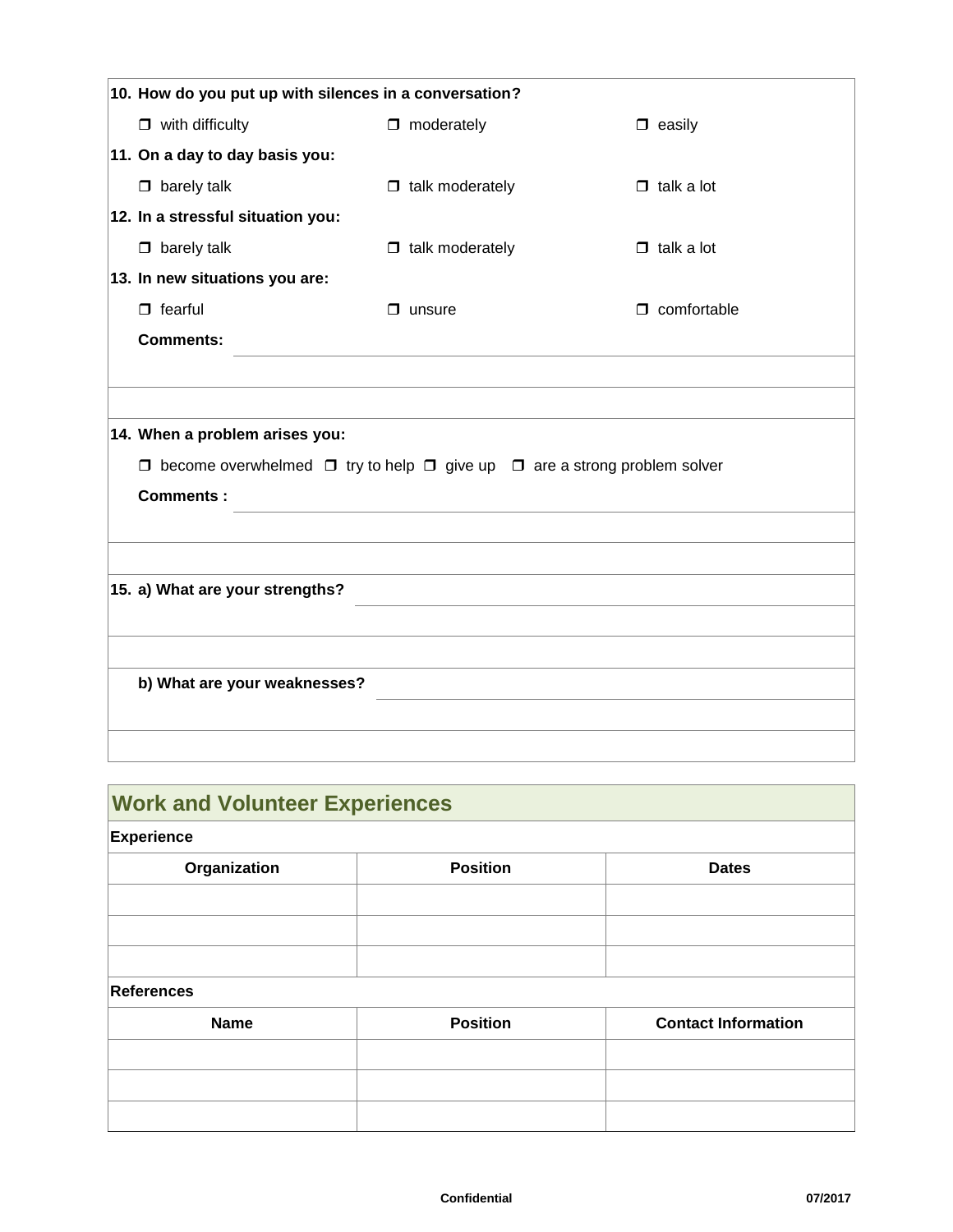#### **Special Skills or Qualifications**

**Summarize special skills and qualifications you have acquired from employment, previous volunteer work, or through other activities, including hobbies or sports.**

| <b>Person to Notify in Case of Emergency</b> |  |  |
|----------------------------------------------|--|--|
| Name                                         |  |  |
| Address                                      |  |  |
| City                                         |  |  |
| Province                                     |  |  |
| Postal Code                                  |  |  |
| Home Phone                                   |  |  |
| Work Phone                                   |  |  |
| Mobile                                       |  |  |

| <b>Agreement and Signature</b>                                                                                                                                                                                                                                                            |  |  |
|-------------------------------------------------------------------------------------------------------------------------------------------------------------------------------------------------------------------------------------------------------------------------------------------|--|--|
| By submitting this application, I affirm that the facts set forth in it are true and complete. I understand that if I<br>am accepted as a volunteer, any false statements, omissions, or other misrepresentations made by me on<br>this application may result in my immediate dismissal. |  |  |
| Name (printed)                                                                                                                                                                                                                                                                            |  |  |
| Signature                                                                                                                                                                                                                                                                                 |  |  |
| Date                                                                                                                                                                                                                                                                                      |  |  |

#### **NOTICE OF CONSENT**

We are collecting your personal information on this form to determine your suitability for the position you have applied for and, if we hire you, for the purpose of our employment relationship. We will use and disclose your personal information only for those purposes or as permitted or required by law.

By signing this form, you consent to our collecting, using and disclosing your personal information for these purposes. If you have any questions about this, you may contact the Human Resources Department.

**Applicant's Signature Date**